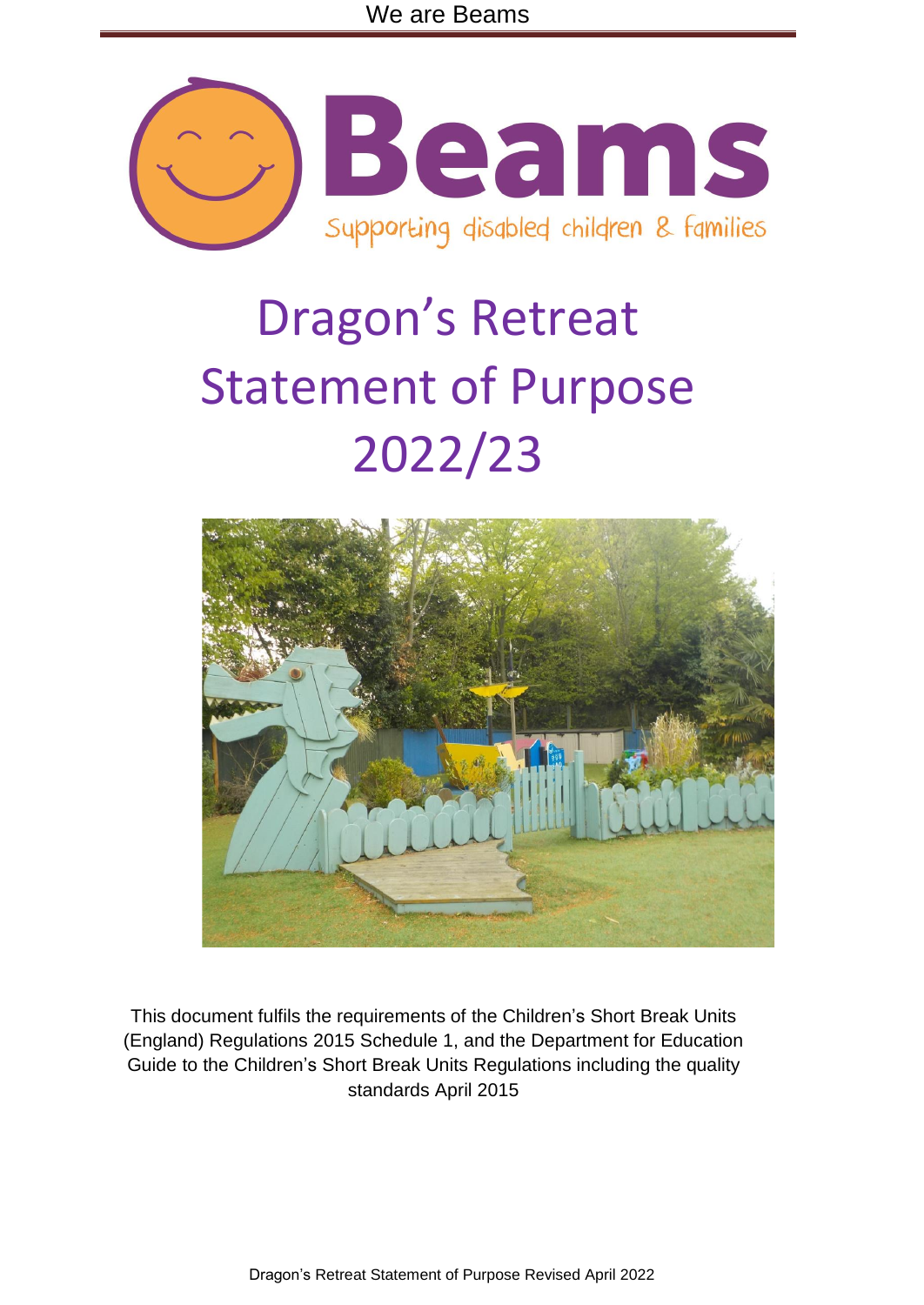# **TABLE OF CONTENTS**

| $\mathbf 1$ .<br>2. |  |
|---------------------|--|
|                     |  |
| ٠                   |  |
|                     |  |
|                     |  |
|                     |  |
|                     |  |
| 3.                  |  |
|                     |  |
| 4.                  |  |
|                     |  |
| 5.                  |  |
| 6.                  |  |
| $7_{-}$             |  |
| 8.                  |  |
|                     |  |
| $\bullet$           |  |
|                     |  |
|                     |  |
| $\bullet$           |  |
|                     |  |
|                     |  |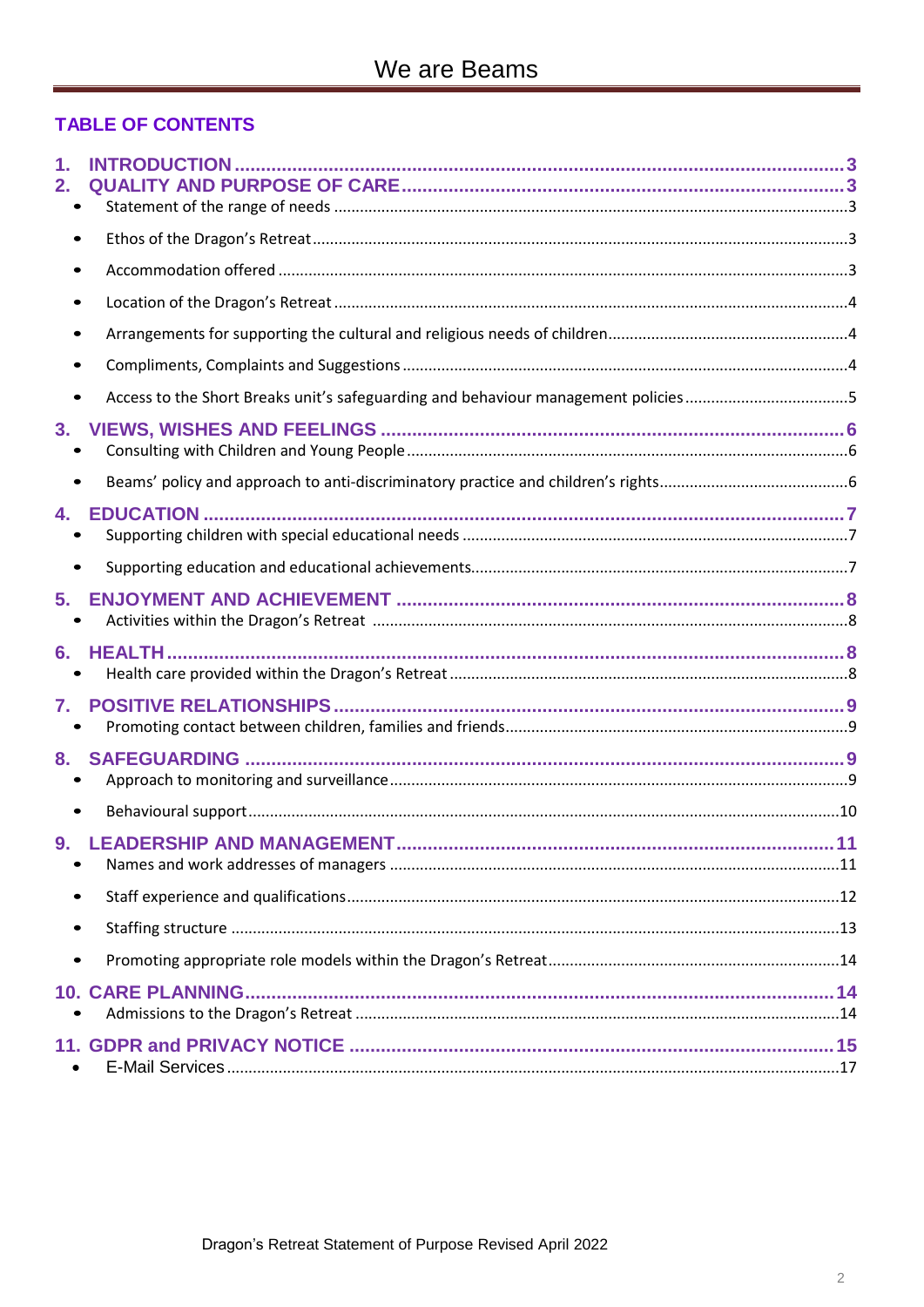# <span id="page-2-0"></span>**1. INTRODUCTION**

- 1.1 The statement of purpose is a requirement of the Children's Short Break Unit (England) Regulations, April 2015. The statement is intended to provide a guide to Dragon's Retreat.
- 1.2 This document gives information about the unit which is inspected by Ofsted, and is reviewed annually by the Registered Manager and Responsible Individual.

# <span id="page-2-2"></span><span id="page-2-1"></span>**2. QUALITY AND PURPOSE OF CARE**

•Statement of the range of needs

2.1 Dragon's Retreat is a Short Break Unit, providing overnight care for children and young people with a range of severe and complex needs which may include a learning and/or physical disability. The children and young people who access Dragon's Retreat may require personal care, medication, behavioural management and support to attain independence skills.

•Ethos of the Dragon's Retreat

- <span id="page-2-3"></span>2.2 Our ethos within Dragon's Retreat is to make a positive difference to the personal, social and learning opportunities of the children and young people who attend. We aim to create a positive environment where children and young people are offered experiences and opportunities to assist them in achieving their individual potential, personal aspirations and goals in life.
- 2.3 Children and young people are supported through a multi-agency approach to the development of knowledge, understanding and skills, whilst being in a safe environment and being able to socialise with others and have fun. Dragon's Retreat adopts a holistic, 'person centred' approach to the care and development of children and young people and supports them to overcome barriers they may face.

<span id="page-2-4"></span>•Accommodation offered

- 2.4 Dragon's Retreat is a purpose-built unit within our Allsworth Court Resource Centre designed to meet the changing needs of children with disabilities and their families. The Dragon's Retreat accommodation is on two floors with the bedrooms and bathrooms on the first floor which is accessible by stairs and a lift. Access to the unit is operated by an electronic fob system.
- 2.5 Facilities on the first floor include;
	- An adapted bath
	- Fixed and mobile hoisting equipment
	- Communal lounge area
	- Six bedrooms.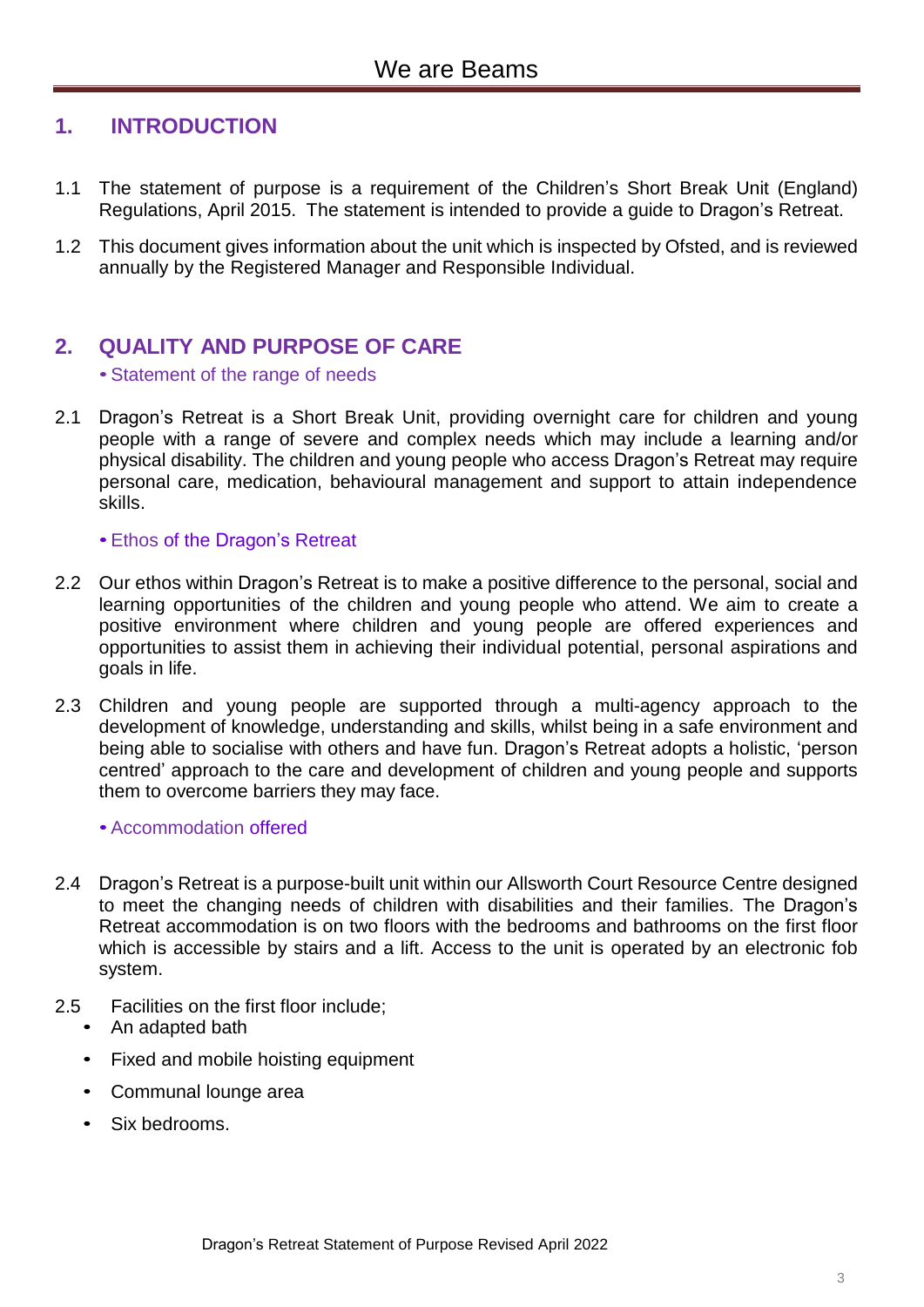On the ground floor there is a large playroom, dining room, lounge and an adapted kitchen. There is also a fully accessible garden including specialist sensory and play equipment and within the garden is a sensory and soft play cabin.

- 2.6 Dragon's Retreat provides weekend overnights, weekday overnights, school holiday day care. Other services provided by We are Beams at Allsworth Court include; after-school clubs, specialist play-schemes, family support, family workshops and social community based activities available for all children and young people.
- 2.7 Dragon's Retreat is registered with Ofsted for a maximum of six children or young people overnight (6 bedded unit).

#### <span id="page-3-0"></span>• Location of the Dragon's Retreat

- 2.8 The Dragon's Retreat is based within Allsworth Court and is situated in a quiet residential area next to a primary school. The nearest town and facilities are around 1mile away. The location of the unit has been formally assessed and there are no known significant risks in regard to location.
	- •Arrangements for supporting the cultural and religious needs of children
- <span id="page-3-1"></span>2.9 We are fully inclusive and sensitive to the individual needs and aspirations of children, young people and their families. We are family orientated and respectful of children and young people who have a diverse range of needs and backgrounds. All the children/young people who receive a service from Dragon's Retreat are valued as individuals.
- 2.10 Within the support planning process we recognise that children and young people have differing needs in relation to ethnicity, culture, religion, diet and sexual orientation. Families are therefore encouraged to share information regarding their young person to allow us to have a more detailed understanding of their individual needs.
- 2.11 Within the Dragon's Retreat there are specific resources which recognise ethnic, cultural and communication differences, and support workers enable the children and young people to explore these opportunities. Support workers encourage children/young people to celebrate differences, through activities, role modelling and discussions.
- <span id="page-3-2"></span>2.12 Special dietary needs and individual preferences are recognised and are included in the menu planning process.
	- Compliments, Complaints and Suggestions
- 2.14 Complaints are dealt with at the earliest opportunity and by the most appropriate person in accordance with Beams' complaints policy and procedure, copies of which are available on request.
- 2.15 Within Dragon's Retreat we have developed various ways in which our children, young people and families can make formal and informal comments, observations, or complaints. These include: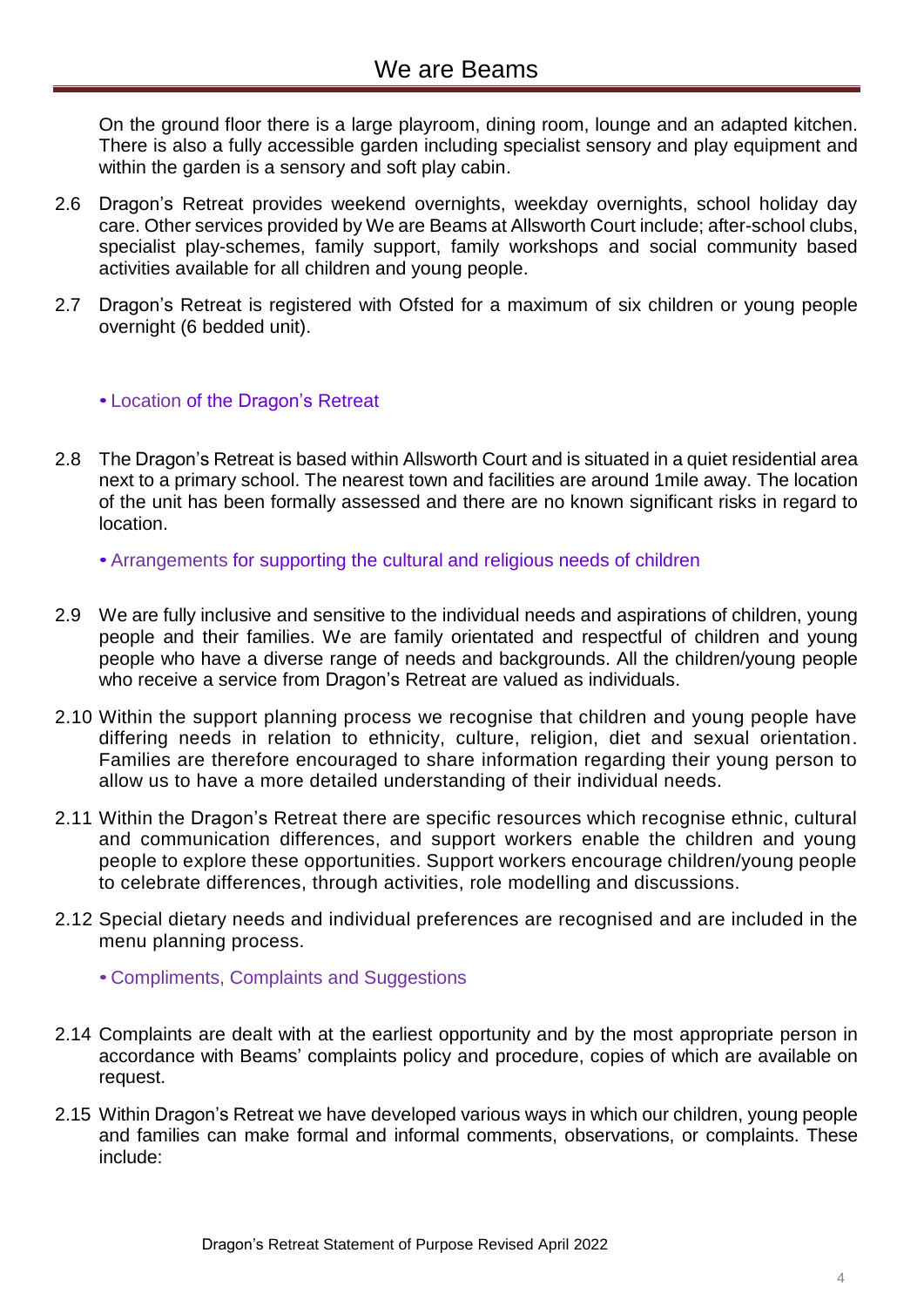- A compliments and complaints book, which is available within the unit at all times for comments to be recorded.
- A Children's Guide using simple language and widget symbols is available which includes information on how to make a complaint and where to find support when doing so.
- Social workers are welcome to visit the children and young people, which offers an independent opportunity for them to give feedback regarding Dragon's Retreat.
- 2.16 Dragon's Retreat is committed to receiving and acting upon feedback from service users, whether this is positive or indicating dissatisfaction with the services provided. Complaints and compliments are monitored by the Regulation 44 visits each month and the Registered Manager.
- 2.17 Children and young people have direct access to the Registered Manager, or the Short Break Service Deputy Manager should they wish to raise a concern.

Children and their families are also able to make a complaint to Ofsted or to the Children's Commissioner for England, Dame Rachel de Souza (appointed March 2021) at:

#### **Office of the Children's Commissioner**

0800 528 0731 [advice.team@childrenscommissioner.gsi.gov.uk](mailto:advice.team@childrenscommissioner.gsi.gov.uk)

Or

**Ofsted** Piccadilly Gate Store Street **Manchester** M1 2WD

0300 1231231

[enquiries@ofsted.gov.uk](mailto:enquiries@ofsted.gov.uk)

#### <span id="page-4-0"></span>•Access to the Short Breaks unit's safeguarding and behaviour management policies

- 2.18 Dragon's Retreat is subject to the Kent Safeguarding Children Multi-Agency Partnership guidance, Which is a 'live' online document [http://www.kscmp.org.uk/procedures.](http://www.kscmp.org.uk/procedures)
- 2.19 Beams also has a safeguarding policy. This policy is available to all staff as an electronic document in the 'We Are Beams' internal drive. Printed copies can also be made available, upon request, to children, young people, families, carers, professionals and others involved in the care and protection of a child.
- 2.20 Dragon's Retreat also has a Behaviour Management Policy, available in the above formats and upon request.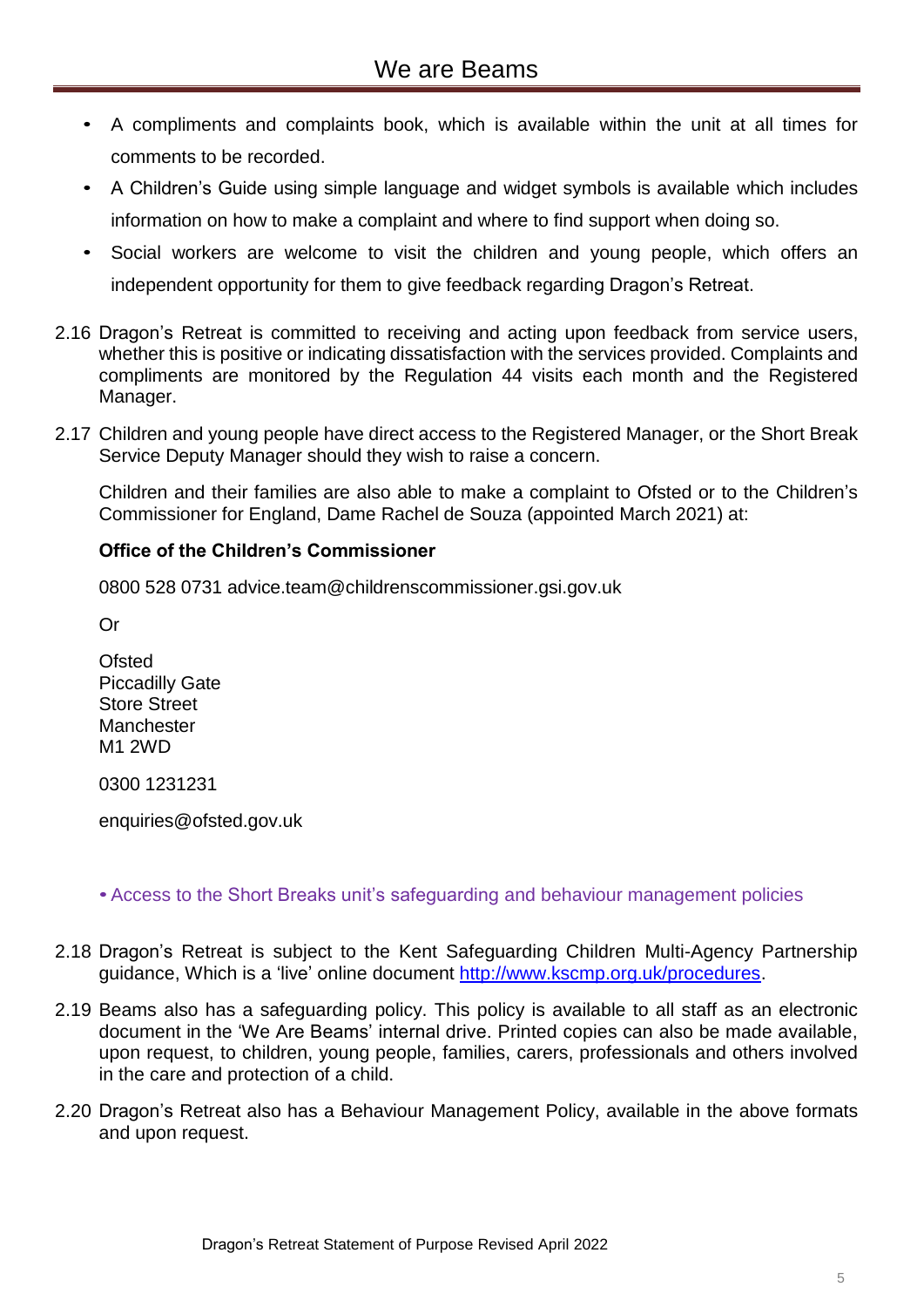# <span id="page-5-1"></span><span id="page-5-0"></span>**3. VIEWS, WISHES AND FEELINGS**

• Consulting with Children and Young People

- 3.1 Regular consultation takes place with children and young people regarding their experience of Dragon's Retreat and how they would like the service to develop. Dragon's Retreat recognises that children and young people should be offered opportunities, choice and control where appropriate.
- 3.2 Consultation is part of our everyday work. Some of the methods we use include:
	- Informal resident meetings, where the children and young people have the opportunity to express their views, opinions and feedback. This is recorded in a log which is then fed back to the Registered Manager.
	- Choices in the meals provided
	- Direct observations from staff
	- Analysis of behavioural incidents
	- Annual children's feedback forms
	- Feedback from parents/carers and other involved professionals
		- •Beams' policy and approach to anti-discriminatory practice and children's rights
- <span id="page-5-2"></span>3.3 Dragon's Retreat works within the Equality Act 2010. This act protects people in the workplace and in wider society from discrimination. Discrimination can come in any of the following forms:
	- Direct discrimination
	- Indirect discrimination
	- **Harassment**
	- Victimisation

Dragon's Retreat has a policy on anti-discriminatory practice that all staff adheres to. The Policy is available upon request.

- 3.5 Should staff become aware that an individual or a family is experiencing discrimination they will pass this on to the Registered Manager as soon as practically possible.
- 3.6 Measures in place to protect children and their families include:
	- Careful observation and monitoring
	- Accurate recording
	- An understanding of the family's needs
	- Being aware raising concerns in accordance with We are Beams' policy and procedures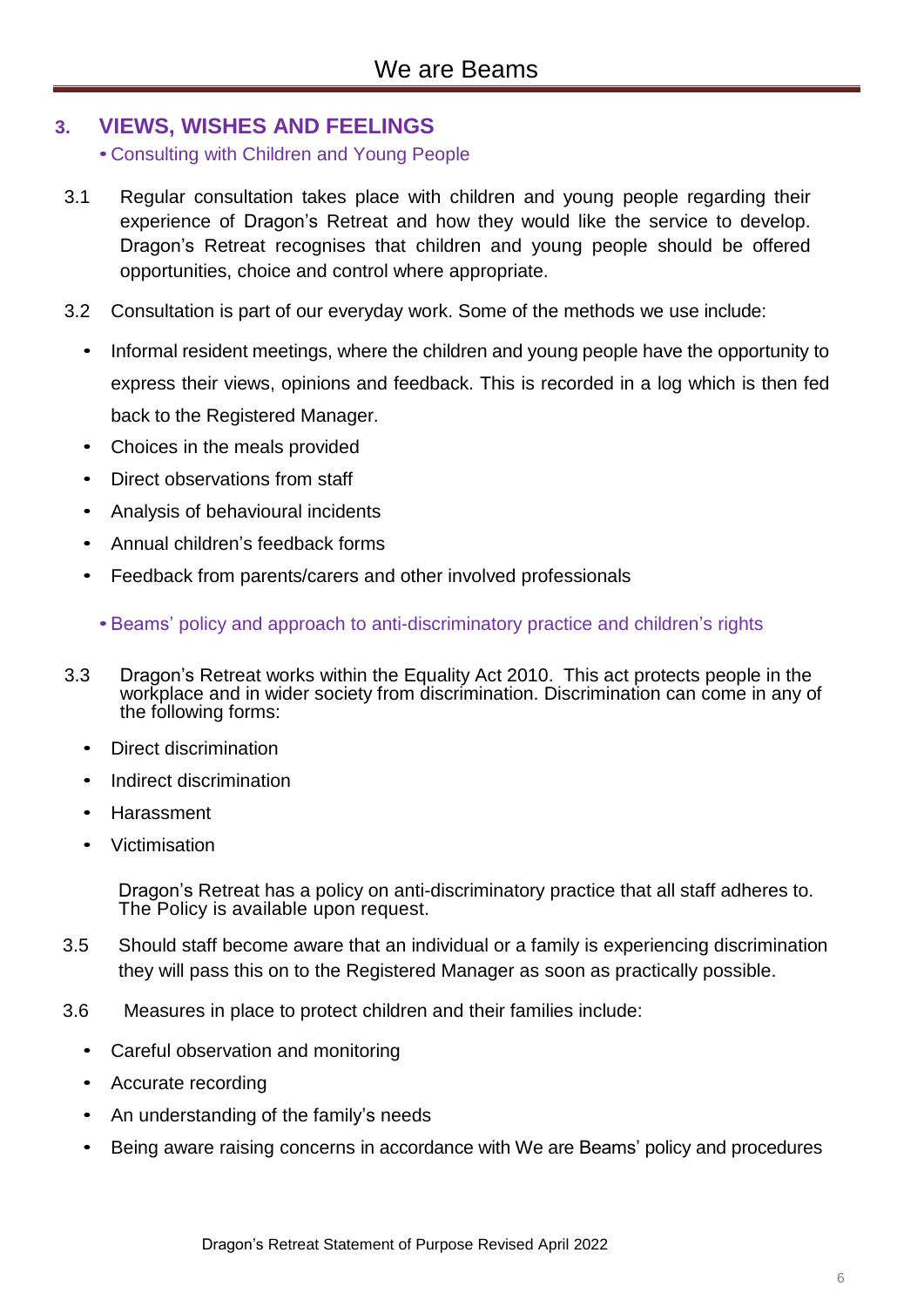# We are Beams

- 3.7 We are Beams and Dragon's Retreat recognise that children with a disability are vulnerable. Their needs and interests are given consideration in decision making. We are Beams uses every opportunity to promote the rights of children with disabilities and to influence improvement in their lives and social status.
- 3.8 At Dragon's Retreat children and young people have the right to be;
	- Treated with respect
	- Treated fairly
	- Listened to when people are making plans about their future
	- Able to go to school
	- In good health
	- Able to complain if they are unhappy or worried about something
	- Able to have an advocate who can advise and help rectify matters when their stay is not going well
	- Looked after by staff who actively promote the above rights
- 3.9 The principle of the 'best interests' of the child is paramount to the values of Dragon's Retreat. The Dragon's Retreat is committed to promoting the rights of children with disabilities and ensuring they are able to make a contribution to and achieve their aspirations. Inclusion is achieved by accessing activities such as going to the cinema and meals out in restaurants.

# <span id="page-6-1"></span><span id="page-6-0"></span>**4. EDUCATION**

•Supporting children with special educational needs

- 4.1 Children/young people during their stay at Dragon's Retreat continue to attend school as part of their daily routine. Transport to and from school is provided either by Dragon's Retreat or the local authority school transport system. Where transport is provided by Dragon's Retreat, escorts will be the support workers who have a good knowledge and understanding of the young people's needs.
- 4.2 Some families of children and young people have a Dragon's Retreat/ school/home diary to help ensure a consistency of care between all carers and to enable information sharing.
- 4.4 If children and young people bring homework into the Dragon's Retreat to complete, support workers will assist where necessary and encourage the completion of tasks. There is a wide range of resources available in the Dragon's Retreat.
	- •Supporting education and educational achievements
- <span id="page-6-2"></span>4.5 The Registered Manager and Deputy Manager attend CHIN reviews.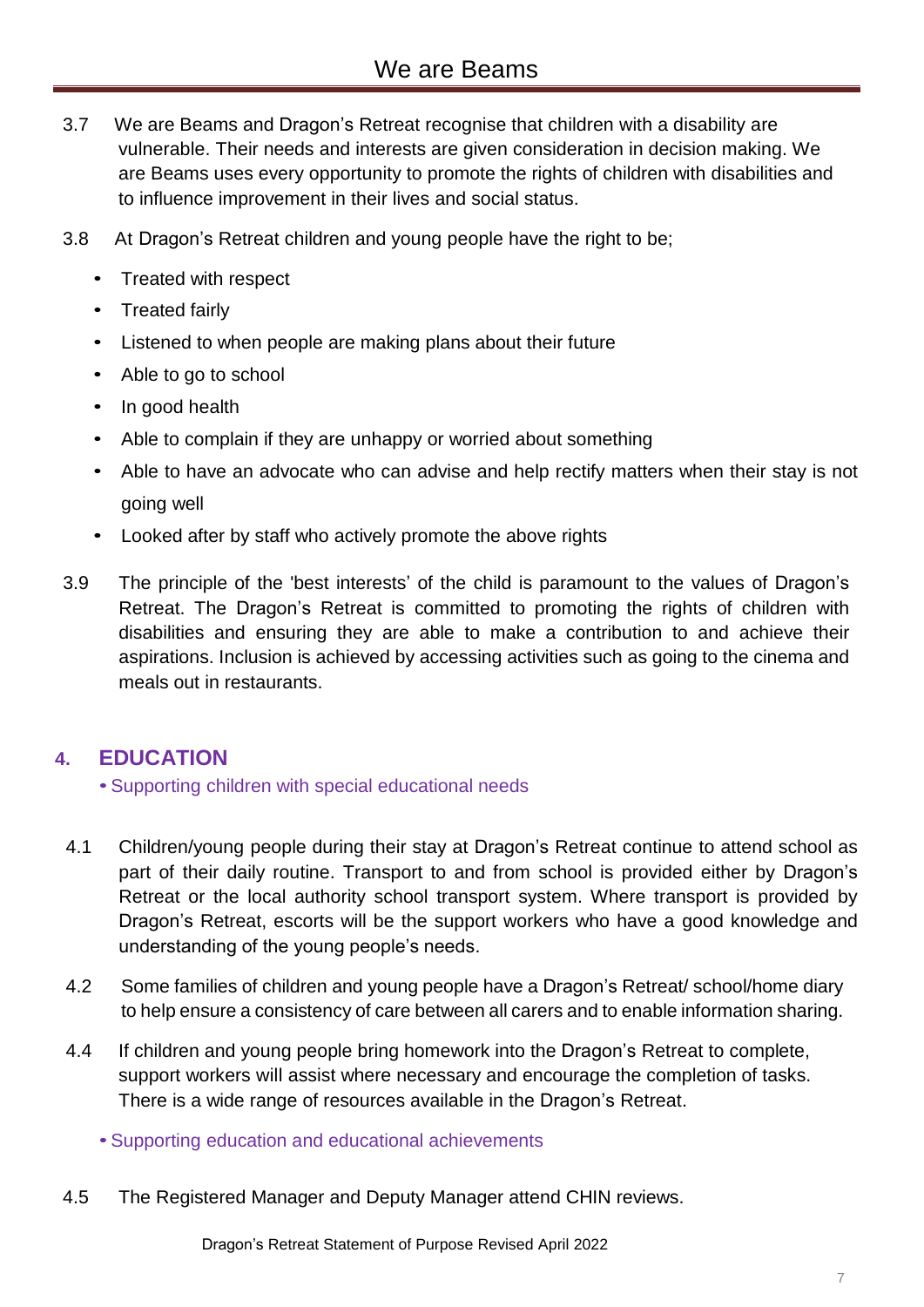# <span id="page-7-1"></span><span id="page-7-0"></span>**5. ENJOYMENT AND ACHIEVEMENT**

•Activities within the Dragon's Retreat include: -

- 5.1 A wide variety of equipment which take into account young people's individual preferences is available. There is a selection of play equipment suitable for all ages and abilities. Outings are included within the service.
- 5.2 A safe and secure garden providing specialist outdoor play equipment including;
	- A wheel chair accessible swing
	- Water play
	- Trampoline
	- Interactive technology
	- A soft play and sensory cabin
- 5.3 Access to vehicles with drivers is available, which is used to provide a variety of outings including trips to the coast and to enable the children/young people to access local community facilities.
- 5.4 The Dragon's Retreat works to ensure continuity of care and consistency within the peer group settings to promote social interaction and friendships.

# <span id="page-7-3"></span><span id="page-7-2"></span>**6. HEALTH**

# • Health care provided within the Dragon's Retreat

- 6.1 The Dragon's Retreat is able to support and provide services for and to assist children/young people who have a range of additional health problems. These include epilepsy, asthma, and eczema and heart conditions. Supporting individual children's health is covered within the child/young person's support plan, and emergency procedures are in place where necessary.
- 6.2 For those children and young people with epilepsy who require emergency medication, support workers are trained by our registered nurse or external agencies in the safe administration of medication. Each individual will have a specific plan which identifies the procedures to follow in the event of a seizure. The health plans are located within the individual's support plan.
- 6.3 The Dragon's Retreat is able to provide a service for and assist children/young people who are prescribed medication, for which there is a BEAMS ADMINISTRATION AND STORAGE OF MEDICATION AND FIRST AID POLICY. Children and young people who have complex health needs are able to access the service with prior agreement. Staff are all aware of the need to promote healthy living, and actively assist children and young people in daily hygiene routines, dental care, physical activities, and food and menu choices.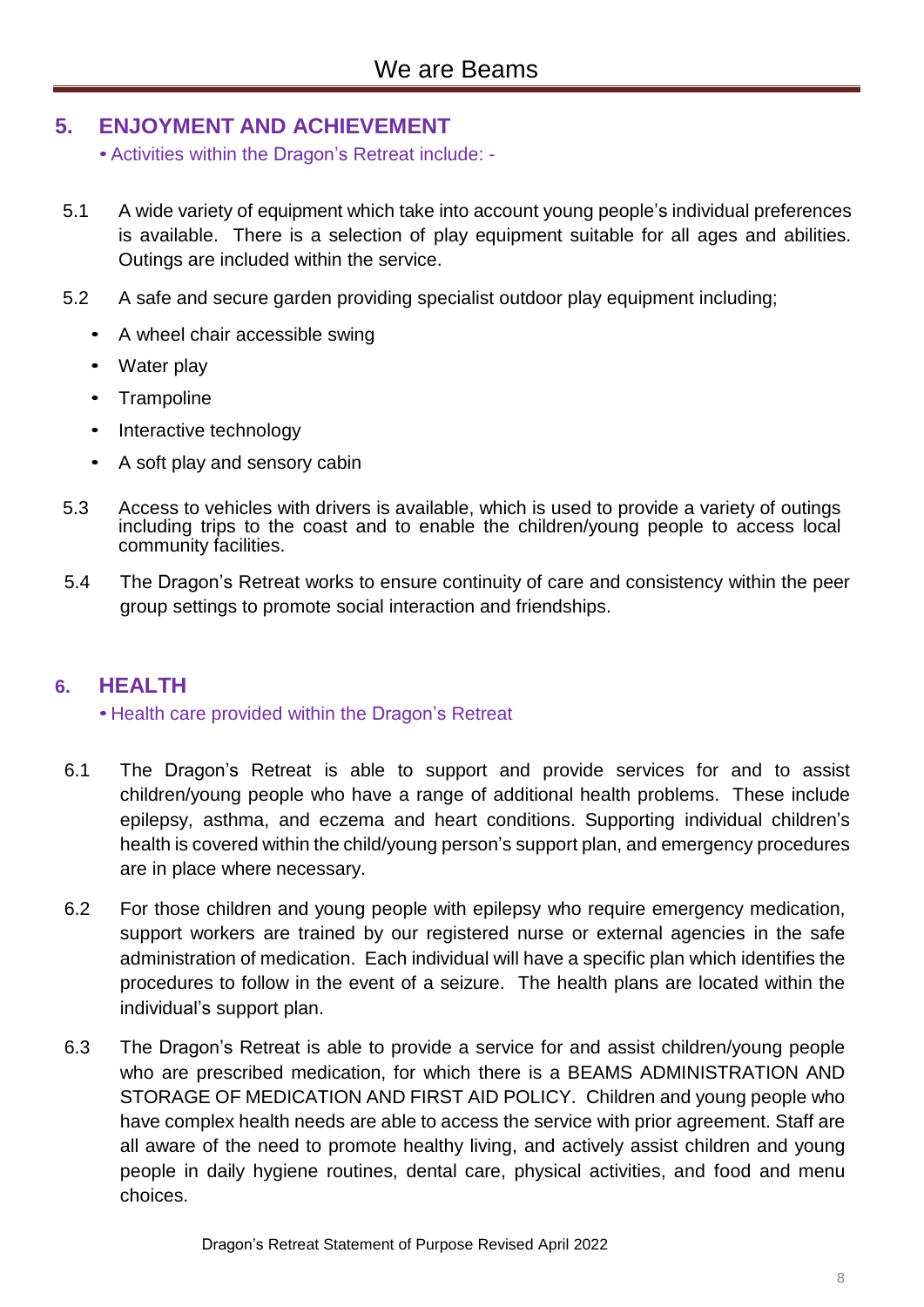# <span id="page-8-1"></span><span id="page-8-0"></span>**7. POSITIVE RELATIONSHIPS**

•Promoting contact between children, families and friends

- 7.1 Dragon's Retreat is a Short Break Unit, therefore the aim is to provide children with enjoyable stay whilst also giving their families a break – this assists with family relationships and resilience.
- 7.2 Parents are welcome to contact Dragon's Retreat at any time during their child's visit. No child or young person can be collected by a person not known to Dragon's Retreat staff without prior authorisation from the family and evidence of identity.
- 7.3 Dragon's Retreat operates an 'open door' visiting policy, and, subject to any legal orders, contact can be made with a child/young person at any time during their stay. As our activities may include outings away from the unit, parents and carers are advised to notify staff beforehand if they are intending to visit, in order to ensure the child/young person is in the unit.
- 7.4 Children and young people are able to make and receive calls to their families at any time and staff will support this if necessary.
- 7.5 We are Beams holds regular open days for parents, children and young people who use any of our services.

# <span id="page-8-3"></span><span id="page-8-2"></span>**8. SAFEGUARDING**

# •Approach to monitoring and surveillance

- 8.1 Occasionally, Dragon's Retreat has children with health needs that require observation and are monitored during the night using either an audio monitor or an audio-visual device. Some children/young people require a safety gate across their bedroom door; this is typically requested by the parents. When this is identified as an assessed need agreement is sought from parents and a consent form is signed. The Child or Young Person is made aware when the monitor is switched on and off each time using words, Makaton or symbols appropriate for them.
- 8.2 The children and young people at Dragon's Retreat are provided with support and supervision based on their assessed individual needs. The unit is designed so that children and young people can have access to all shared areas of the Dragon's Retreat, enabling independence and privacy where safe to do so.
- 8.3 The unit has electronic door alarms on all external doors that lead to the car park. Internal doors are fitted with an electronic FOB system. Staff are issued with a FOB individually programmed for their access requirements. There is unrestricted access to a large garden/play area.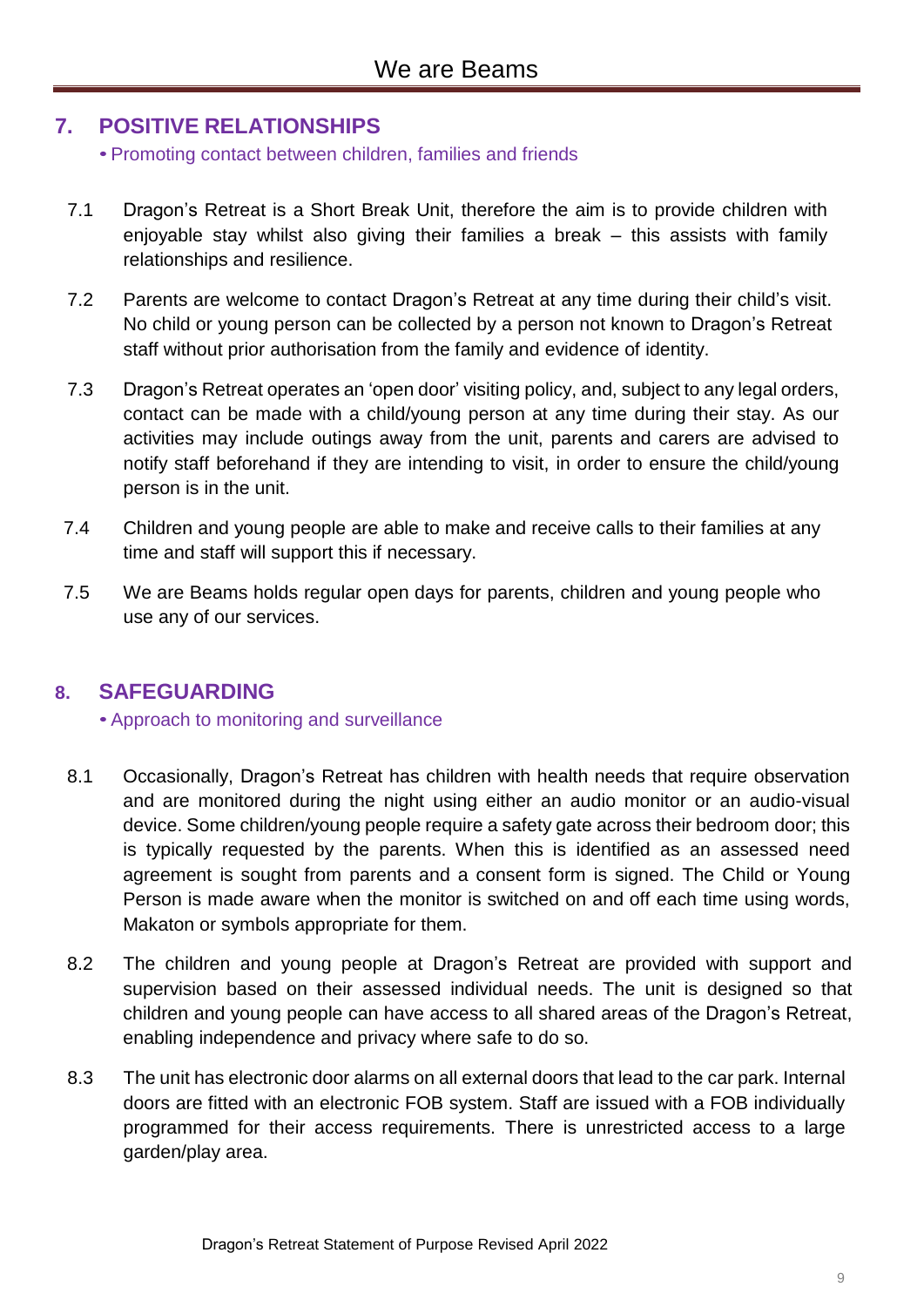- 8.4 These measures are designed to enhance the children/young person's safety, enabling free access within the Dragon's Retreat and its communal areas. These risks are reflected in the building's risk assessment.
- 8.5 Dragon's Retreat staff are aware of the procedures and protocols in place with regard to children who go missing and who may be at risk of child sexual exploitation.

# <span id="page-9-0"></span>•Behavioural support

- 8.6 Dragon's Retreat operates within the Beams Behaviour and physical interventions Policy. The children/young people's support plans are updated during each stay. They are reviewed and agreed at least annually and signed by parents/carers.
- 8.7 The Dragon's Retreat has a strong emphasis on preventative strategies and liaises closely with the families and schools. The unit aims to;
	- promote the least intrusive positive handling strategy with an emphasis and preference for the use of verbal, non-verbal de-escalation strategies being used and exhausted before positive handling strategies are utilised.
	- enable services to develop acceptable and authorised responses to disruptive, disturbing, angry and aggressive behaviours in a manner that maintains positive relationships and provides safety for all.
	- increase the awareness of staff concerning the importance of recording and reporting, monitoring and evaluating all incidents involving positive handling.
	- provide a process of repair and reflection for both staff and children.
- 8.8 Support workers at Dragon's Retreat will always try to divert the children/young people from behaviour that is unacceptable, using methods agreed in individual care plans and risk profiles. They focus on positive reinforcement, modelling appropriate behaviour and redirection/distraction strategies.
- 8.9 At all times workers are aware of the need to ensure that the behaviour of one child does not impact on another. A distressed young person may be supported by withdrawing them from the group to enable a time for calming down.
- 8.10 Should any child or young person need any type of physical intervention it is recorded in the physical interventions book. Parents/carers are notified as soon as practicable and appropriate. Support workers also record the young person's response/views on the incident where possible, and any impact.
- 8.11 The use of restraint at Dragon's Retreat is rare and detailed records are monitored by the Registered Manager and the monthly Regulation 44 visitor and by the Responsible Individual.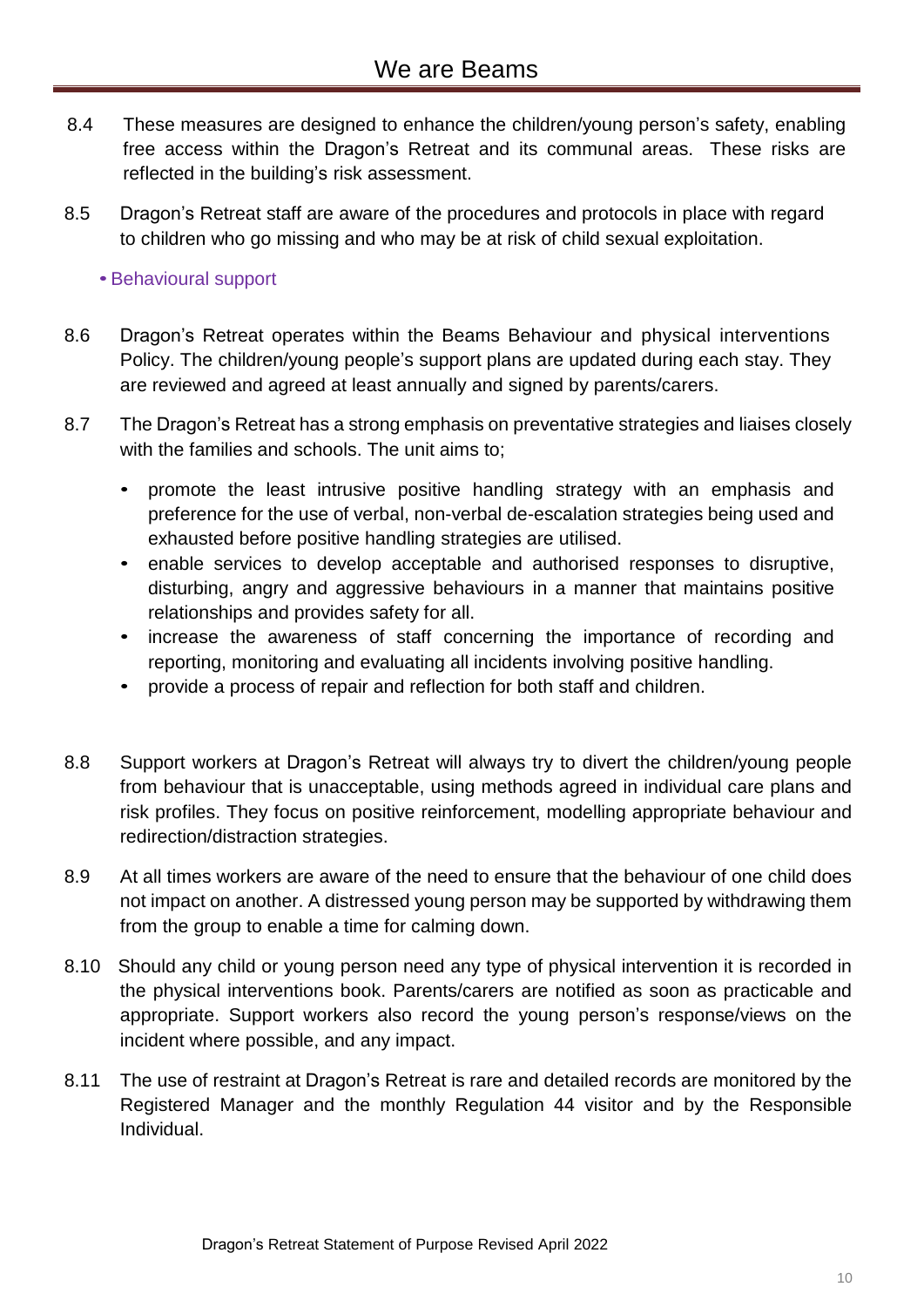# <span id="page-10-1"></span><span id="page-10-0"></span>**9. LEADERSHIP AND MANAGEMENT**

• Names and work addresses of managers

#### 9.1 **Registered Provider**

We are Beams Allsworth Court 38-40 St David's Road Hextable Kent BR8 7RJ

#### 9.2 **Responsible Individual**

Katrina Adams Head of Charity

We are Beams Allsworth Court 38-40 St David's Road Hextable Kent BR8 7RJ Telephone 01322 668501 Email:katrina.adams@wearebeams.org.uk

#### 9.3 **Registered Manager**

Tracey Riley

We are Beams Allsworth Court 38-40 St David's Road Hextable Kent BR8 7RJ Telephone 01322668501/01322665474 Email: tracey[.riley@wearebeams.org.uk](mailto:riley@wearebeams.org.uk)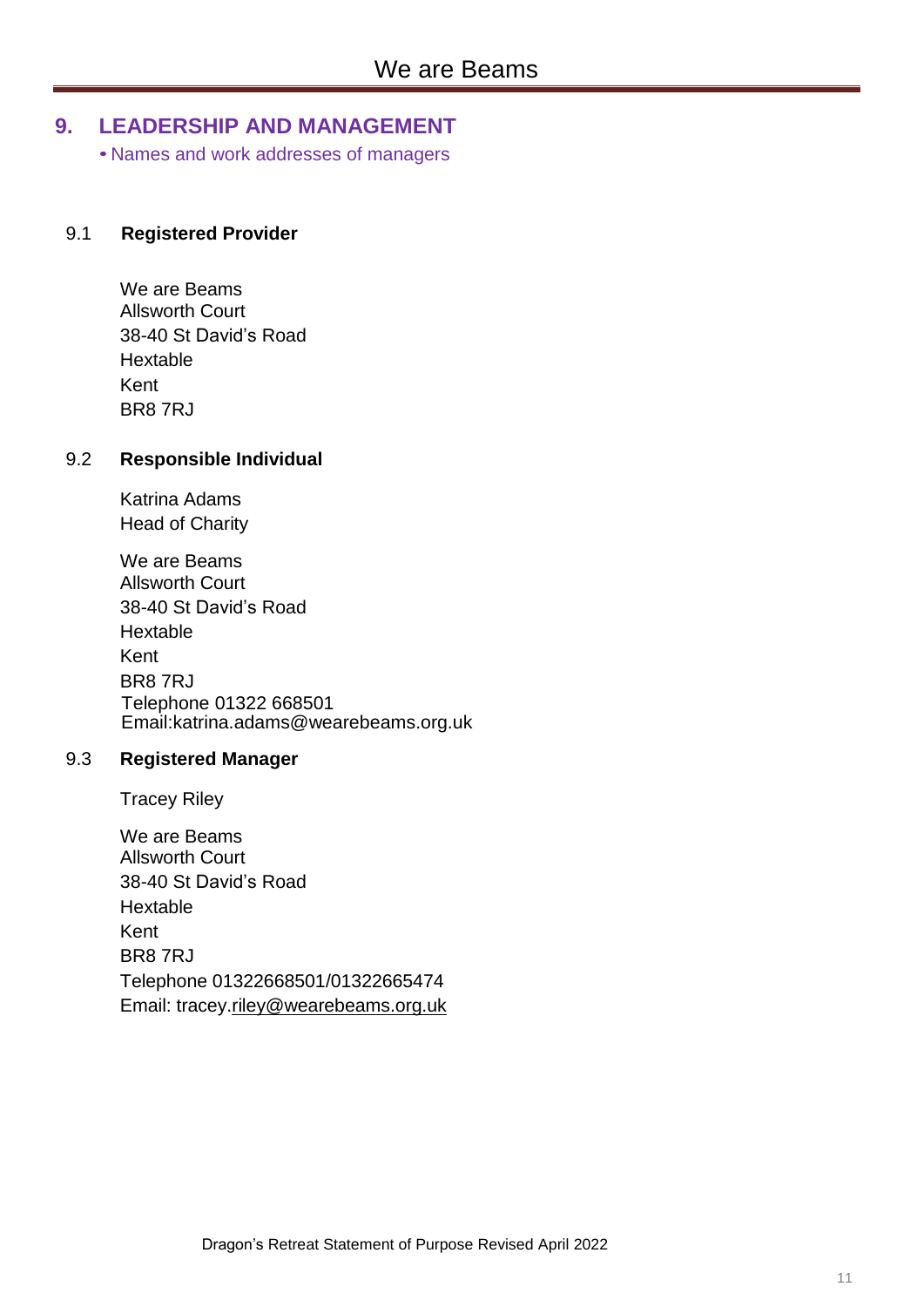# <span id="page-11-0"></span>•Staff experience and qualifications

- 9.4 **The Responsible Individual -** The quality and delivery of safe service is overseen by the Responsible Individual, who is the Head of Charity of We are Beams. With over 20 years' experience within social care, a qualified teacher, a licensed autism practitioner and an approved trainer for the Kent Children's Safeguarding Multi Agency Partnership.
- 9.5 **The Registered Manager** is responsible for the operational management of the unit.

#### **The Registered Manager's Qualifications are:**

- HND in Health and Social Care
- NVQ 4 in Health and Safety
- NVQ 4 introduction to business management
- First aid in the workplace
- Designated Officer Safeguarding

**Experience**: Over 25 years' experience of managing short break services and many years of working with disabled children and children's social care.

- 9.6 **The Deputy Manager Short Breaks supports the Registered Manager** and has the following qualifications:
	- BSc Hons Sport and Exercise Science
	- NVQ Level 5 In Residential Management
	- NVQ 3 Children's and Young Peoples Workforce
	- Paediatric First Aid
	- Designated Officer Safeguarding
	- First aid in the workplace

**Experience**: Experience of working with disabled children and young people in education, short breaks and leisure settings for over 10 years.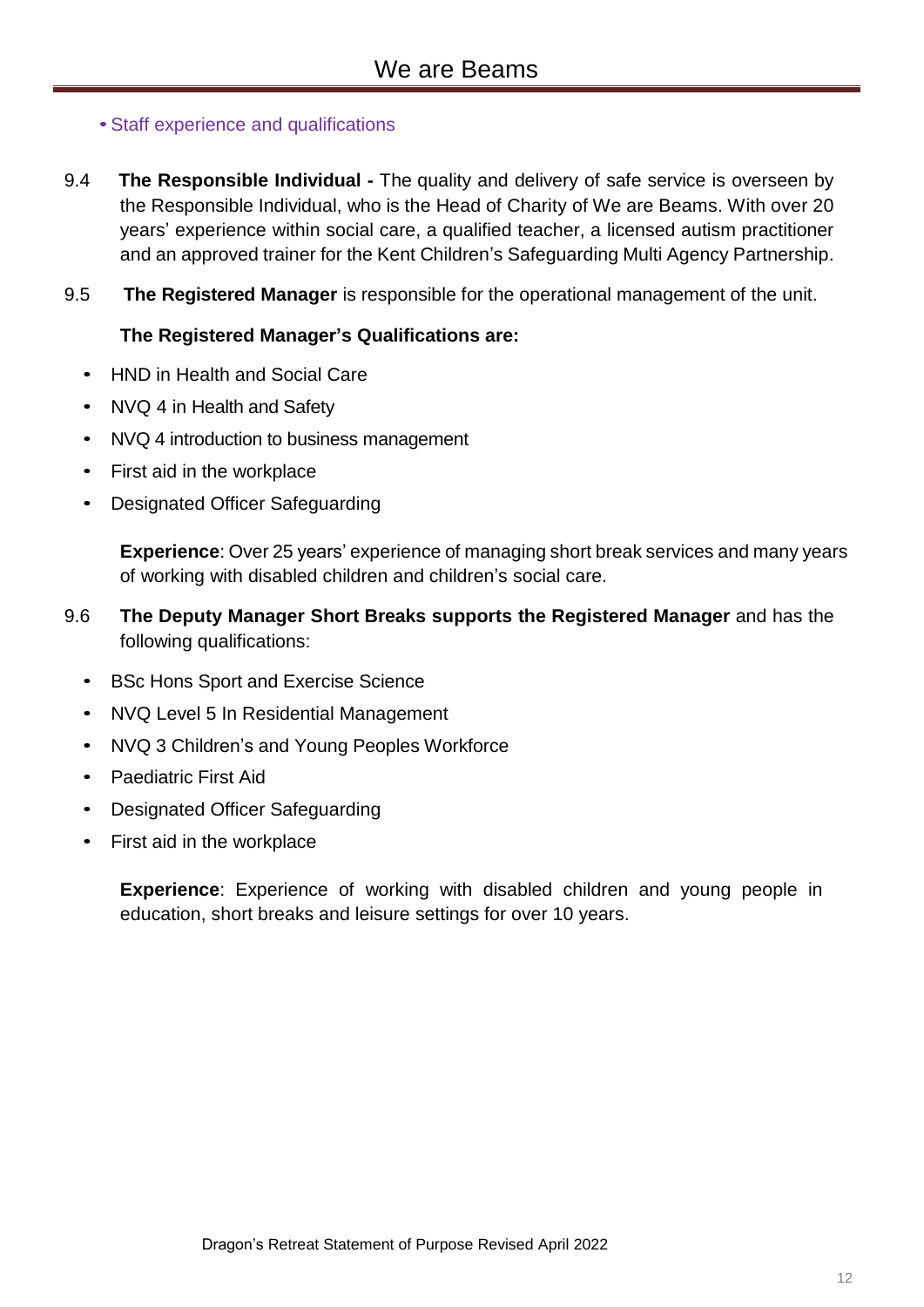# 9.7 **Qualifications held by our staff team:**

- GE: Level 3 DCYPW certificate
- SK:NVQ Level 4 Children, Young People and Families Practitioner (in Progress)
- ED: NVQ Level 4 Children, Young People and Families Practitioner (in Progress)
- LC: Level 3 DCYPW certificate
- LM: NVQ Level 3 Health& Social Care Children & young people
- ST: Level 3 DCYPW certificate
- TN: Level 3 DCYPW certificate
- VD: H & S level 2 & 3 in Social Care
- BL: Level 3 DCYPW certificate and Level 2 childcare workforce
- SE: Level 3 DCYPW certificate and H&S Diploma level 3 (Adults)
- SD: Level 3 DCYPW certificate
- RD: NVQ level 3 IN H& S Care Children & young people
- RC: Level 3 DCYPW certificate

# 9.8 **Regular Training among our staff team include:**

- Medication and Infection Control
- Safeguarding
- Moving and Handling of people
- Team Teach
- Paediatric First Aid
- Health & Safety
- Food safety
- 9.9 The Dragon's Retreat team is experienced in working with children with disabilities and has a proven record of accomplishment evidenced through Ofsted Inspection of providing standards of care and outcomes for children that have been graded as good.

# •Staffing structure

<span id="page-12-0"></span>9.10 We are Beams recognise that staff supervision is an essential component of good quality services. All staff receive supervision in accordance with the Children's Short Break Unit Regulations 2015 and We are Beams appraisals and supervision policy. We use a variety of formats, including team observations, team meetings and where appropriate, learning events. Staff are provided with individual, direct 1:1 supervision which incorporates reflective practice from the Short Break Manager and Deputy on a bi-monthly basis. There is an annual appraisal system in place to ensure personal and professional development.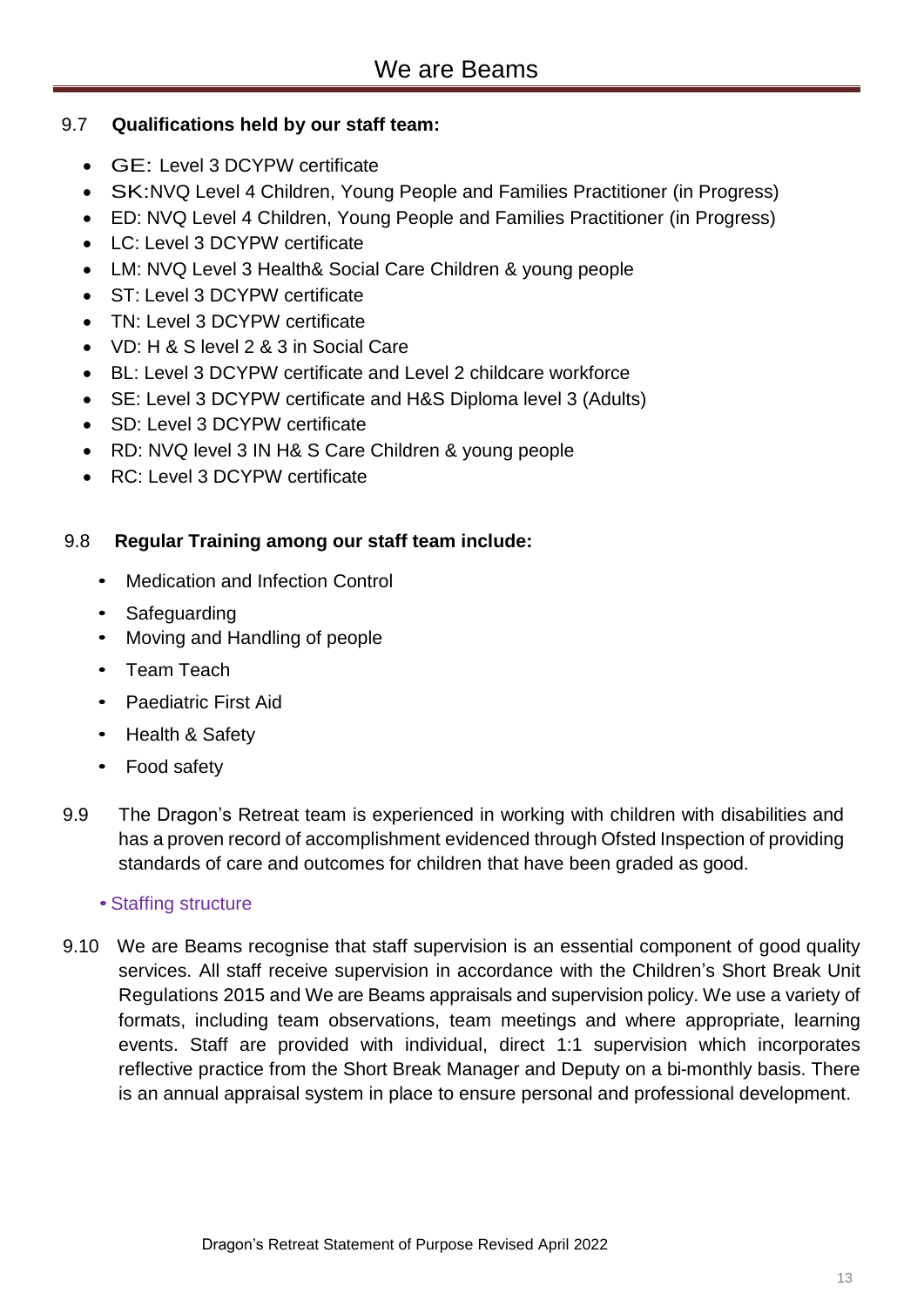

•Promoting appropriate role models within the Dragon's Retreat

- <span id="page-13-0"></span>9.11 Dragon's Retreat has a mixed gender staff group. Part of the role is to be good role models to the children to promote positive behaviour, social interaction and working within a team.
- 9.12 Beams employs a team of experienced and reliable sessional staff. The sessional staff are used to support the team with annual leave, sickness and gaps within the rota.

# <span id="page-13-2"></span><span id="page-13-1"></span>**10. CARE PLANNING**

•Admissions to the Dragon's Retreat

- 10.1 Dragon's Retreat is an independent unit within Kent and therefore a significant number of referrals are from Kent County Council. Other authorities also make referrals to the Dragon's Retreat. We currently deliver services to young people from Medway, Southwark and Havering as well as privately funded young people.
- 10.2 All children eligible to attend Dragon's Retreat will have this identified as a need from a social work assessment (unless privately funded). Following assessment and in consultation with the child and their family the child/young person's needs and outcomes will be identified, and a proposed support package developed which may include short breaks.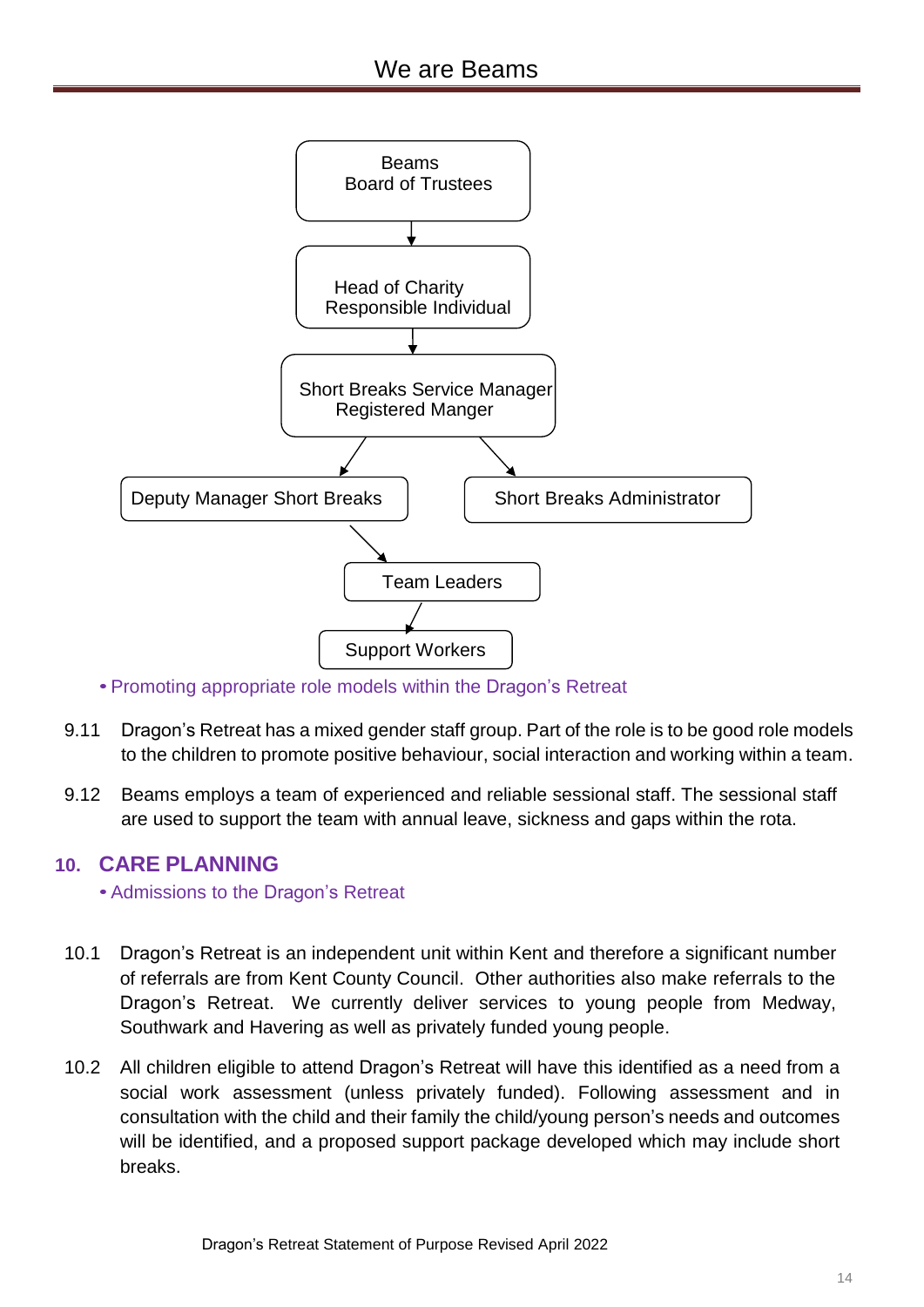- 10.3 All referrals are discussed with the Registered Manager, Disabled Children's Team and the family. Admission to Dragon's Retreat must be approved by the Registered Manager.
- 10.4 After a referral is accepted, the child/young person and his or her family are invited to visit the unit, and a support plan will be completed. The support plan, risk assessment and other relevant documents are finalised at this meeting and tea visits are arranged. Once first overnight has taken place an overnight review meeting is arranged before the next overnight stay.
- 10.5 The unit does not specifically hold an emergency bed. However, children and young people who already access Dragon's Retreat that may require care in an emergency would be considered through the appropriate social care team.

# <span id="page-14-0"></span>**11. GDPR and PRIVACY NOTICE**

# **Data Privacy Notice**

The new General Data Protection Regulation (GDPR) came into effect from 25<sup>th</sup> May 2018. Therefore, we have updated our privacy notice so that we can make you aware of how we store and use the personal data you share with us.

We are Beams, also known as Beams and all services operated within the Charity include;

- Short Breaks Services
- Family Advice Service
- Payroll Service
- Direct Payment Support Service
- Dragon's Retreat Dragon's Retreat
- Fundraising and Marketing

We are committed to maintaining the trust and confidence of our service users. We want you to know that we will not sell or trade personal information that we hold on anyone.

So that our position is clear, in this Privacy Notice we have included information on when and why we collect personal information, how we use it, conditions under which we may disclose it to others and how we will keep it secure.

# **What information do we collect?**

We collect information when you register with us or book onto a service or a fundraising event. We also collect information when you complete surveys and provide feedback.

Personal information is any information used to identify you. This could be your name, phone number and email address.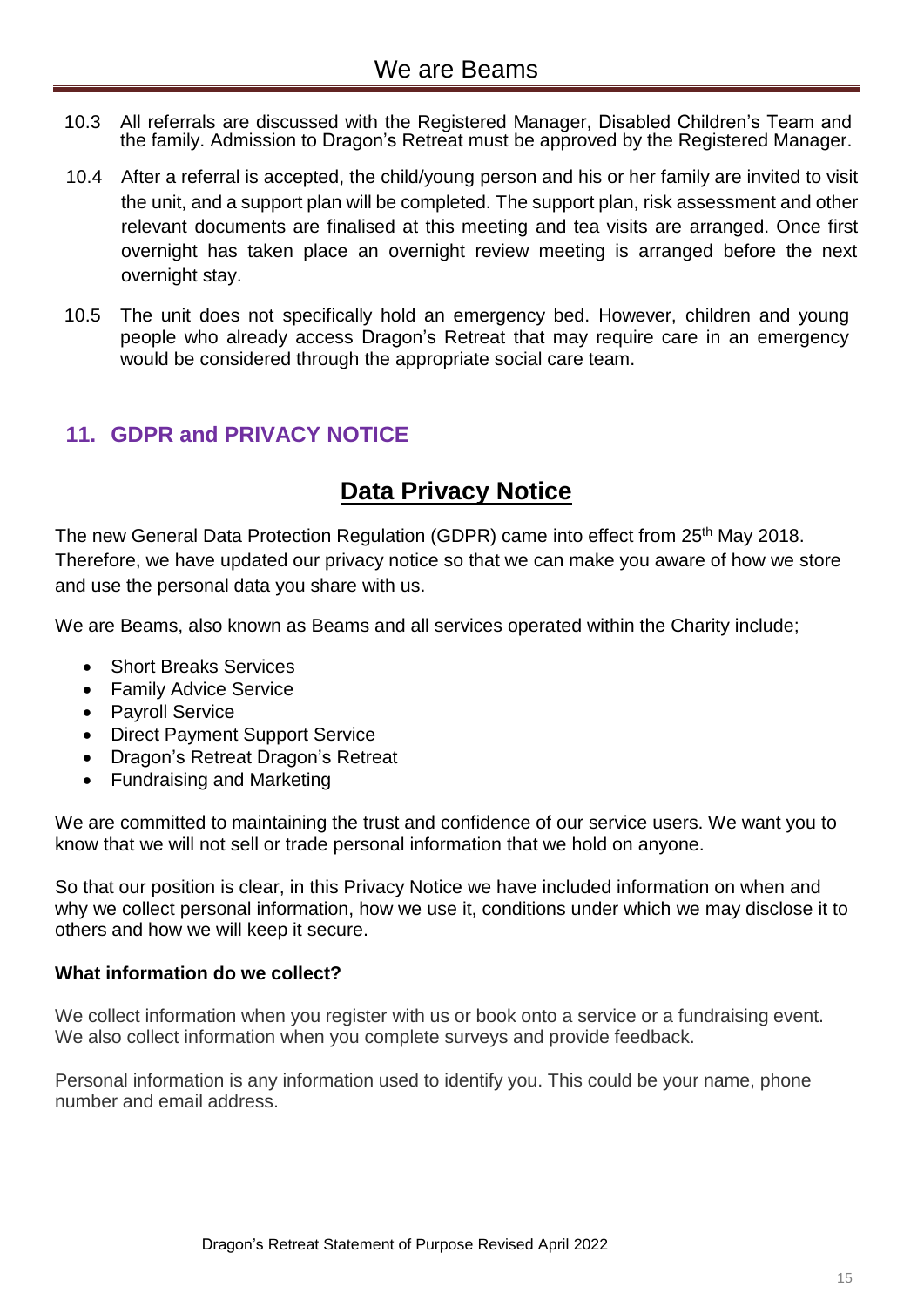# **How will we use the information about you?**

There are different reasons why we might need your personal information – the main ones are:

- Provide you and your children with support
- Understand and provide appropriate levels of care
- Process payments on your behalf
- Process employment records and payments
- Monitor a Direct Payment Account
- Process your donations to us
- Register you for an event.
- Inform you of services and fundraising events that we can offer you
- Contact you if we need additional information to offer the correct support to you.
- Check with you that our records are correct and that you are happy with our services

# **Sharing Information**

We may share your information with, and obtain information about you from other Third-party professionals. This will depend on the service we provide to you.

# **Direct Payment Support Service Users**

So that we can support you properly, we may need to share some information with;

- Kent County Council who fund your Direct Payment
- Payroll providers used by you
- Insurance companies and Legal Advisors
- Organisations authorised by you for us to deal with to provide support to you

You will need to give your consent to the sharing of any personal information and we will only share your information with organisations who have policies which comply with the new GDPR regulation and will protect your information

# **Website**

When someone visits www.wearebeams.org.uk we use a third-party service called Stat Counter Analytics to collect information to help us improve the website and service offered. We need to know the number of visitors to the various parts of the site, and which pages are useful to parents or service users. This information is processed in a way which does not identify anyone. We do not allow Stat Counter Analytics to make any attempt to find out the identities of those visiting our website.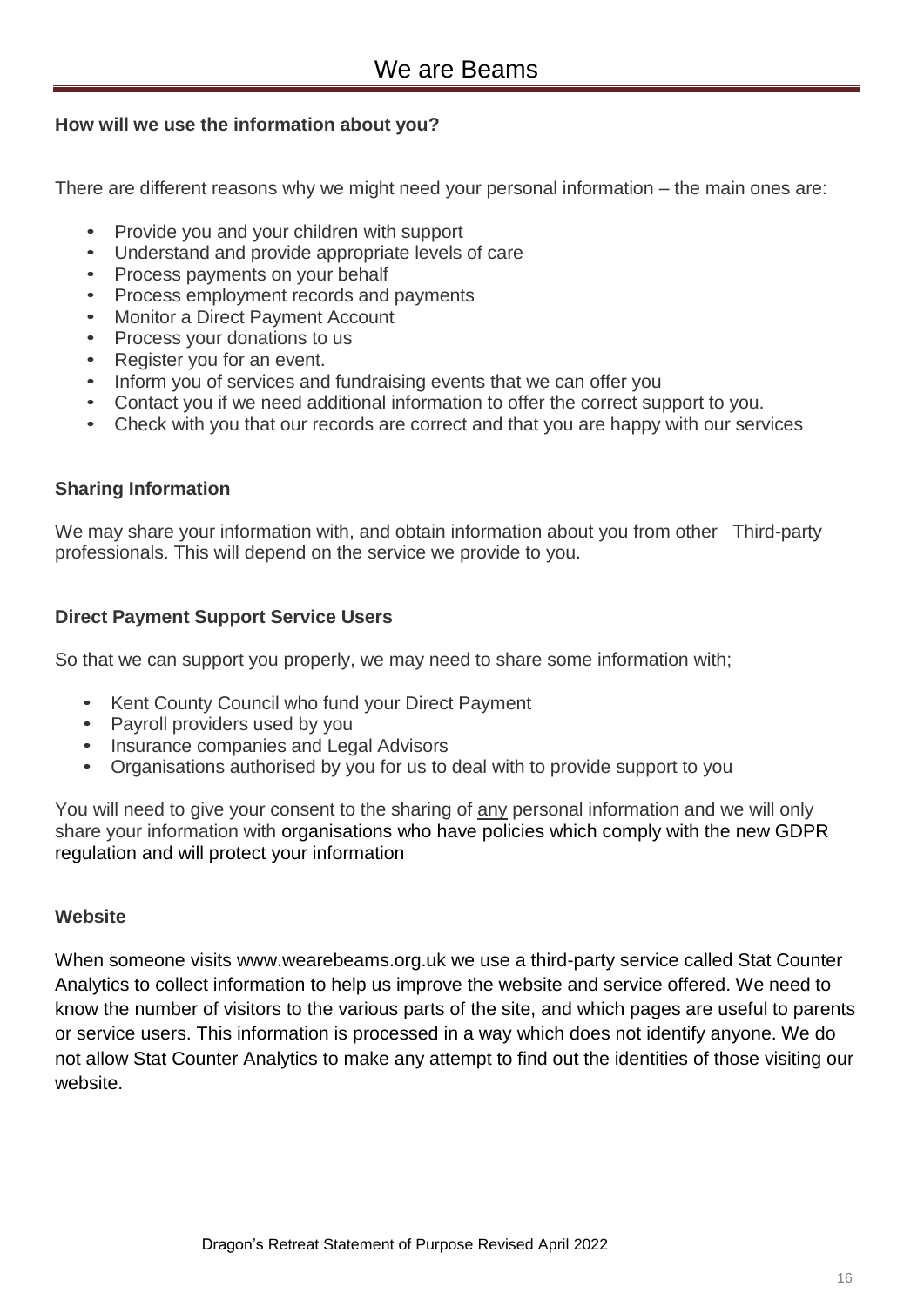# **Cookies**

A cookie is a small file which asks permission to be placed on your computer's hard drive. Once you agree, the file is added and the cookie helps analyse web traffic or lets you know when you visit a particular site. Cookies allow web applications to respond to you as an individual.

The web application can tailor its operations to your needs, likes and dislikes by gathering and remembering information about your preferences.

Overall, cookies help us provide you with a better website by enabling us to monitor which pages you find useful and which you do not. A cookie does not give access to your computer or any information about you, other than the data you choose to share with us.

Our website will give you the opportunity to act before cookies are set on a first visit to our site. There will be a notice warning that cookies are used and that you can block them, however if you continue to browse this will be deemed valid consent via affirmative action."

If you change your mind you can reverse the process when you browse our website.

If you wish to restrict or block web browser cookies which are set on your device, then you can do this through your browser settings; the Help function within your browser should tell you how. Alternatively, you may wish to visit www.aboutcookies.org, which contains comprehensive information on how to do this on a wide variety of desktop browsers.

#### <span id="page-16-0"></span>**E-Mail Services**

We use a company called Survey Monkey which is a provider of e-mail services when we contact you and send information about the Charity, our services and surveys via e-mail. We gather statistics around email opening and clicks using industry standard technologies to help us monitor and improve our e-bulletins. For more information, please see [Survey Monkey's privacy](https://mailchimp.com/legal/privacy/)  [notices](https://mailchimp.com/legal/privacy/).

You can unsubscribe to general mailings at any time by clicking the unsubscribe link at the bottom of any of our emails.

# **Access to your information**

You have the right to request a copy of the information that we hold about you. If you would like a copy of some or all of this please email [admin@wearebeams.org.uk](mailto:admin@wearebeams.org.uk) or write to us at

Data Protection Officer We are Beams Allsworth Court 38/40 St David's Road Hextable Kent BR8 7RJ